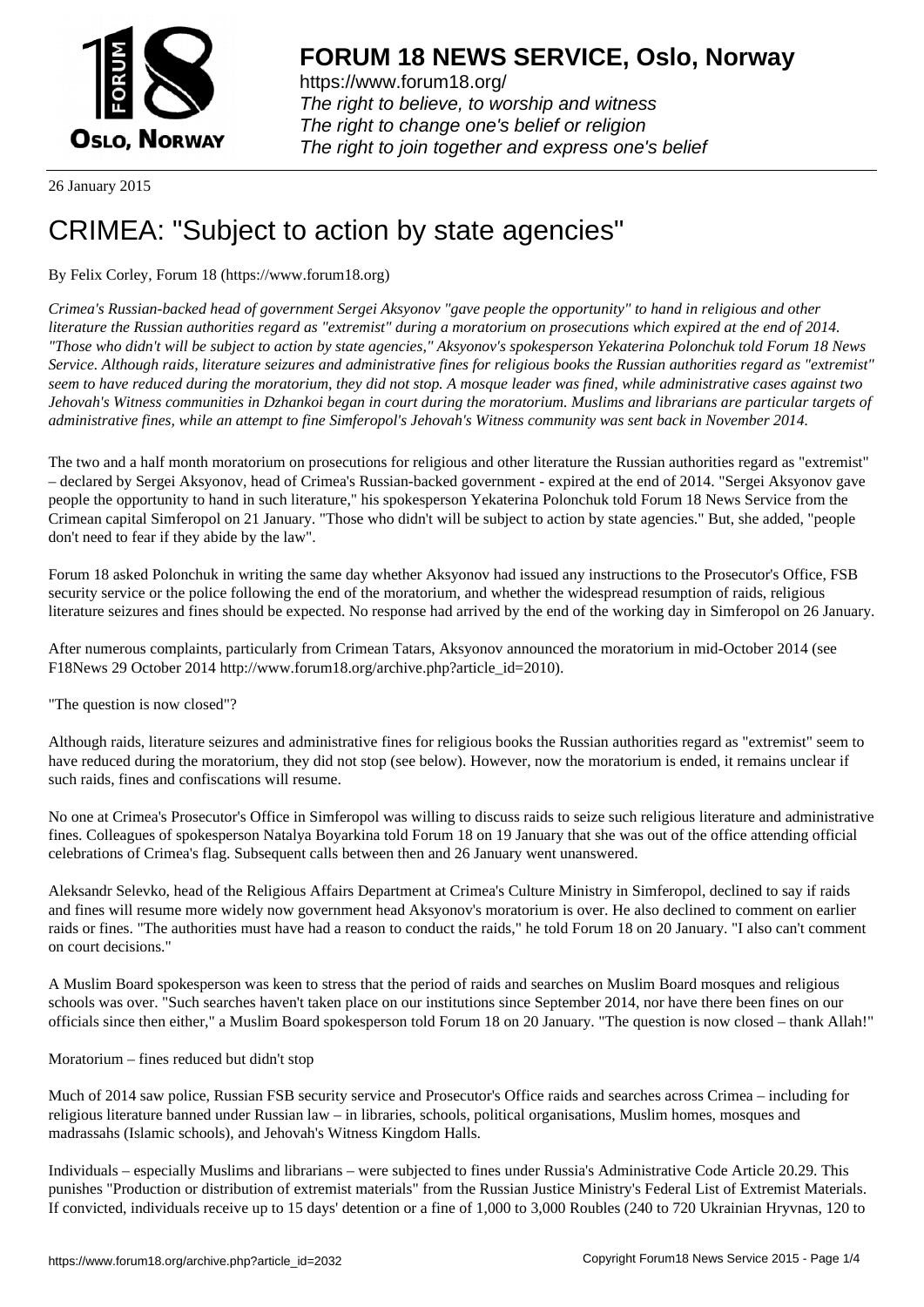entrepreneurs) range from 2,000 to 5,000 Roubles. The banned literature is also confiscated (see F18News 29 October 2014 http://www.forum18.org/archive.php?article\_id=2010).

One fine, two further cases underway

Even while the moratorium existed, cases under Administrative Code Article 20.29 were lodged against two Jehovah's Witness communities in Dzhankoi. Both cases reached Dzhankoi District Court on 17 December 2014, where they were assigned to Judge Eduard Pikula the following day, according to court records. After several hearings in each case, the Judge ordered the cases closed in hearings on 20 January 2015. However, the prosecution has appealed against both rulings.

On 23 December 2014, Judge Vitali Mikhailov of Simferopol's Central District Court fined Ali Ibragimov 2,000 Russian Roubles under Administrative Code Article 20.29, according to the decision seen by Forum 18. Ibragimov was deemed to be the responsible person at a local mosque raided by police on 17 September 2014, during which one copy each of three Muslim books on Russia's Federal List were found and seized. The court ordered the three books confiscated.

In court Ibragimov insisted that the books were not his and that for several months around that time he had taken a break from overseeing the mosque. However, the Judge rejected his arguments. Ibragimov appealed against the fine.

Punishment to follow search and confiscation?

On 18 December 2014, searches took place in a mosque and the home of a Crimean Tatar family, the Yagyaevs, in the village of Turgenevka (Teberti in Crimean Tatar) in Bakhchisaray District. Two minibuses full of armed men and four cars arrived mid-morning to conduct the searches. Police and prosecutors claim to have been looking for weapons, drugs and religious literature, Mustafa Yagyaev told Voice of Crimea radio station the same day. After a five-hour search, police officers took religious books among other items. Turgenevka's mosque was also again searched, but no "banned" books, weapons or drugs were found there. No new case against Yagyaev appears to have reached court.

During an earlier search on the mosque, seven Muslim books deemed "extremist" in Russia were seized. Yagyaev, as head of the mosque community, was found guilty under Russian Administrative Code Article 20.29 at Bakhchisaray District Court on 29 September 2014 and fined 1,500 Russian Roubles (see F18News 29 October 2014 http://www.forum18.org/archive.php?article\_id=2010).

### Further "extremism" punishments

Another librarian was punished because a library under her jurisdiction contained a religious book deemed "extremist" in Russia and placed on Russia's Federal List of Extremist Materials. During an inspection for "extremist" literature in all the libraries in Kerch, prosecutors inspecting a branch library in Kapkany on the eastern side of the town discovered one copy of the book "Fundamentals of Islam" by Abua Ala Maududi, banned in Russia in 2007. They then brought an administrative case on 2 October 2014 against the head of the town's Belinsky Library and other local libraries, Lyudmila Popova, under Administrative Code Article 20.29.

Popova's written rejection of the accusation against her insisted that her work was still governed by the provisions of Ukrainian law and that the fact that the book had been on the shelf of one library had not constituted "mass distribution". However, prosecutors insisted on charging her, pointing out that the book had been borrowed six times. On 30 October 2014, Judge Inessa Grigorevskaya of Kerch Town Court found her guilty. The Judge fined Popova 2,000 Russian Roubles, according to the decision seen by Forum 18. The book was ordered confiscated.

On 18 November 2014, Judge Aleksei Nanarov of Yevpatoriya Town Court found Edem Raimov guilty under Administrative Code Article 20.29, according to court records. The Judge's assistant told Forum 18 on 19 January 2015 that Raimov had been fined 1,000 Russian Roubles for possession of one Muslim book on Russia's Federal List. He did not appeal against the fine.

Several other individuals were punished by courts in Crimea in November and December 2014 under Administrative Code 20.29. However, Forum 18 has been unable to establish whether these individuals were brought to court for possessing religious literature or for possessing racist or violent material.

#### Case dismissed

By contrast, Natalya Chigrina, a lecturer in the Philosophy Faculty of the Simferopol-based Tavrida Vernadsky National University and director of the university library, escaped punishment for two Muslim books on Russia's Federal List. The two books – "Life of the Prophet Muhammad" by Ibn Hisham, an early 9th century Muslim writer, and "Gardens of the Righteous" - were found during a raid on the library.

An administrative case against Chigrina under Article 20.29 was handed to Simferopol's Kiev District Court on 15 October 2014.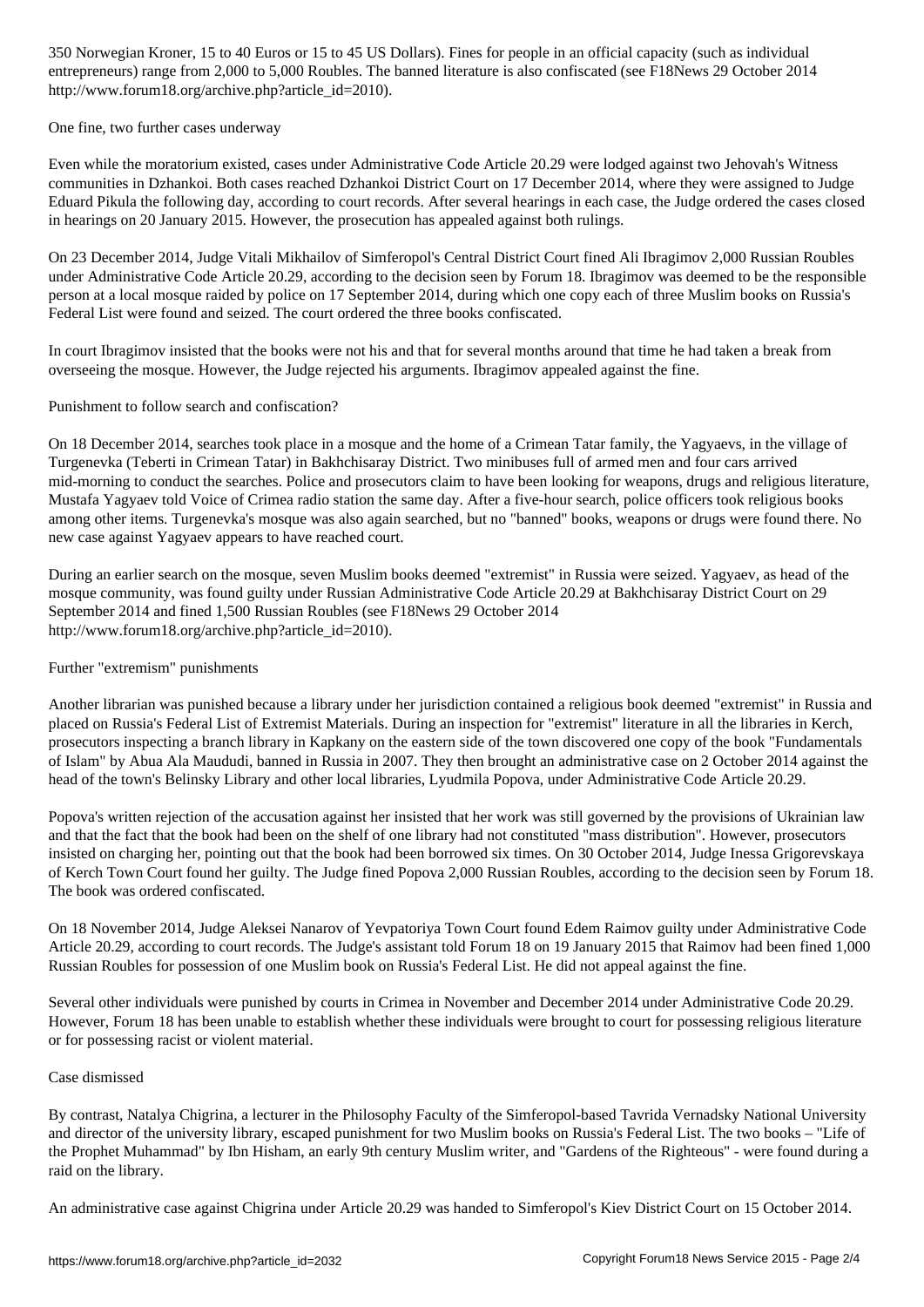summoned that insisted that the ten years that the books (received as gifts) had been in the closed section of the library  $\mu$ they had not once been handed to a reader or displayed. On 27 November 2014, at the end of the fourth hearing in the case, Judge Viktor Kozlenko dismissed the case against her, according to the decision seen by Forum 18. The decision did not say what would happen to the two confiscated books.

#### Fine overturned

Imam Savri Seidametov, who leads prayers at the mosque in the village of Bogatyr in Bakhchisaray District, succeeded in overturning a fine for possessing one Muslim book deemed by Russia "extremist". On 20 November 2014, Judge Yuri Dedeyev of Crimea's Supreme Court cancelled the fine, deeming the presence of "just one single book" to be an "insignificant offence". He chose instead to issue Seidametov with a "verbal admonition", according to the decision seen by Forum 18.

On 16 October 2014, Bakhchisaray District Court had fined imam Seidametov 1,000 Russian Roubles under Article 20.29, according to court records. Seidametov was fined for having two religious books in his mosque when it was raided on 24 September. However, only one is on Russia's Federal List: "A Word on Unity", which had been declared "extremist" in 2007. The book was ordered confiscated (see F18News 29 October 2014 http://www.forum18.org/archive.php?article\_id=2010).

Vitaly Ponomarev of the Moscow-based Memorial human rights organisation – who attended the October 2014 hearing – said the deficiencies over legality and the substantiation of accusations as the case proceeded left him with a "very vivid impression".

Ponomarev noted to the Crimean Human Rights Field Mission that "no-one tried to establish who the building where the forbidden literature was found belonged to. No proof was presented that the book belonged to the person who was fined." He stressed that only one of the two books seized had been banned in Russia, and even then, the court did not establish that the book was the same as the one on Russia's Federal List, merely that it had the same title. "The court decision said that the imam of the mosque had been involved not only in storing but also in the mass distribution of extremist literature, even though no proof was established that anyone had read this book."

Ponomarev also pointed out that Imam Seidametov had told the court that he only leads prayers and is not responsible for maintaining the mosque and is not constantly present at the mosque. "The court ignored all these arguments," Ponomarev lamented.

New case being prepared against Jehovah's Witnesses?

Meanwhile, on 27 October 2014, an administrative case against Jehovah's Witnesses in Simferopol reached the city's Central District Court. A record of an offence had been drawn up against the community under Administrative Code Article 20.29. However, on 20 November 2014, Judge Olga Andreyeva sent back the case as the record of an offence had been drawn up incorrectly, according to court records. The case does not appear to have returned to court.

#### Crimea's new Religion Law

Crimea's Russian rulers have promised over several months to adopt a Crimean law to control religious activity. On 15 October 2014, head of government Aksyonov presented to the State Council a draft law "on freedom of conscience, religious associations and the prevention of religious extremism". In his explanatory note to the draft – both of which were made public on 16 October 2014 on the State Council website – he claimed that the law would "secure the equality of all traditional religious confessions, the constitutional right of citizens to freedom of conscience and religion, as well as public security".

Aksyonov did not explain why preventing religious "extremism" was included in the same draft law as ensuring freedom of conscience. Nor did he explain what constitutes a "traditional religious confession" and whether what he regards as "non-traditional" religious communities should therefore have fewer or no rights.

The proposed law would particularly have imposed restrictions on "missionary activity", allowing only "missionaries" approved by registered religious organisations and using literature published by named registered religious organisations. Indeed, the proposed law would have made it impossible for anyone apart from registered religious organisations to produce literature and items for use in religious services. It remains unclear if this would have banned anyone else from producing other sorts of religious literature or items.

However, State Council deputies rejected the draft law on its first reading on 5 December 2014 and sent it back, krymedia.ru noted the same day. Deputies argued that regulating religious organisations and preventing extremism should be handled in separate laws.

That day the State Council's Culture Committee formed a Working Group with nine members – including one of Crimea's Deputy Muftis, Ayder Ismailov, and Fr Ioann Pristinsky, Head of the Orthodox Simferopol and Crimea Diocese's Legal Department. A deadline of 15 April 2015 was set for the Working Group to present a completed draft to the Committee, the State Council website noted on 5 December 2014.